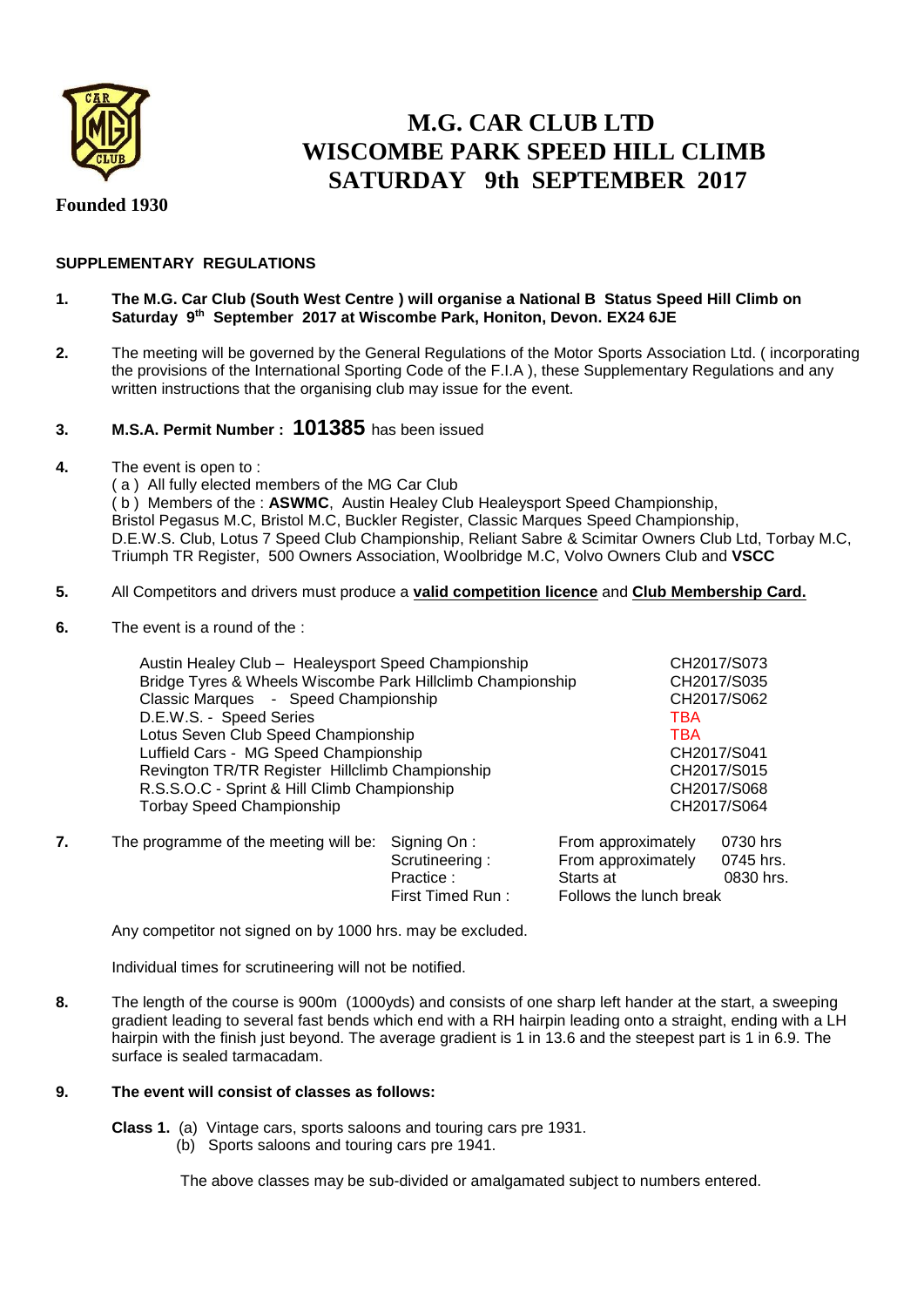**Class 2.** (a) Pre 1955 Std & Mod, sports cars up to 750cc.

- (b) Pre 1955 Std & Mod, sports cars 751-1100cc un-s/c and up to 750cc s/c
- (c) Pre 1955 Std & Mod, sports cars 1101-1500cc un-s/c and up to 1100cc s/c
- (d) Pre 1955 Std & Mod, sports cars 1501-2000cc un-s/c and up to 1500cc s/c
- (e) Pre 1955 Std & Mod, sports cars 2001cc and over un-s/c and up to 2000cc s/c
- (f) Pre 1955 Racing sports racing and hill climb specials not within classes (a) to (e) currently, or originally fitted with two seats.
- **Class A1.** Road-Going Series Production Cars up to 1400cc<br>**A2.** Road-Going Series Production Cars over 1400cc in
	- **A2.** Road-Going Series Production Cars over 1400cc up to 1800cc
	- **A3.** Road-Going Series Production Cars over 1800cc up to 2600cc<br>**A4.** Road-Going Series Production Cars over 2600cc
	- Road-Going Series Production Cars over 2600cc
- **Class B1.** Road-Going Specialist Production Cars. Car engines up to 1400cc
	- **B2.** Road-Going Specialist Production Cars. Car engines over 1400cc up to 1800cc
		- **B3.** Road-Going Specialist Production Cars. Car engines over 1800cc and M/C engines
- **Class C1**. Modified Series Production Cars up to 1400cc
	- **C2.** Modified Series Production Cars over 1400cc up to 1800cc
	- **C3.** Modified Series Production Cars over 1800cc<br> **C4** Modified Specialist Production Cars Carengi
		- **C4** Modified Specialist Production Cars. Car engines & M/C engines
- **Class D1.** Sports Libre Cars up to 1800cc
	- **D2.** Sports Libre Cars over 1800cc
		- **D3.** Rally Cars

**Class E1.** Racing Cars up to 1100cc

- **E2.** Racing Cars over 1100cc up to 1600cc<br>**E3.** Racing Cars over 1600cc up to 2000cc
- **E3.** Racing Cars over 1600cc up to 2000cc<br>**E4.** Racing Cars over 2000cc
- **Racing Cars over 2000cc**
- **Class 3.** Austin Healey Club Healeysport Speed Championship
- **Class 4.** Classic Marques Speed Championship
- **Class 5.** Downton Engineering Works Social Club Speed Series ( DEWS )
- **Class 6.** Lotus 7 Speed Championship
- **Class 7.** Reliant Sabre & Scimitar Speed Championship
- **Class 8.** Revington TR/TR Register Hillclimb Championship

The organisers reserve the right to transfer a car out of the class in which it was entered if it is deemed necessary by the organisers in the spirit of these regulations.

The organisers' decisions on classification shall be final and the right is reserved to sub-divide or amalgamate classes at their discretion.

All vehicles must comply with M.S.A. Technical Regulations as appropriate. **In addition particular notice should be taken of Section S in the 2017 MSA Yearbook :**

**Competitors attention is specifically drawn to the requirements of :**

**GR S.10.1.3 which states : Road-Going Specialist Production, Modified Series Production Cars and Modified Specialist Production Cars must comply with GR K.1.6.1 or K.1.6.2 with the exception of Standard Cars as defined in GR S.11.9 where GR K.1.6.1 or K1.6.2 is recommended**

**Hill Climb Super Sports Cars, Sports Libre Cars and Racing Cars must be equipped with a currently homologated FIA safety harness complying with GR K.2.1.3 or K.2.1.4**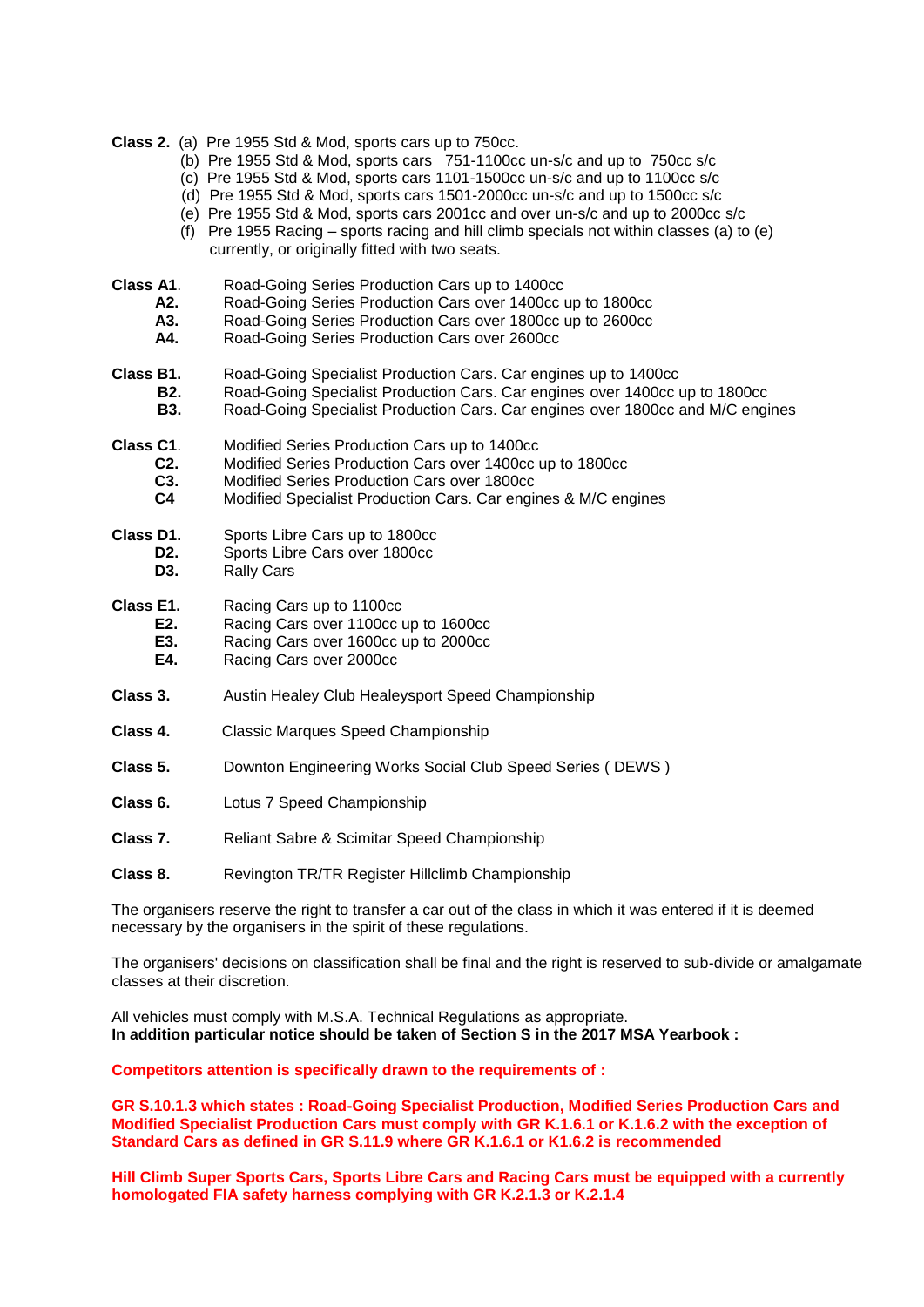#### **10. Awards will be presented in order as follows :**

- \* Fastest Time of Day : An Award \* The Cider Apple Trophy : For the best time by an MG T-Type.
- 
- 
- 
- 
- 
- Fastest Time by a Lady Driver :

The Don Smith Trophy : For the best time by an MG MMM Car<br>Bristol Motor Company Cup : Best performance by an MGCC memb Best performance by an MGCC member driving an M.G. car

Ist in each Class **An Award ( subject to 3 starters )**<br>
2nd in each Class **An Award ( subject to 6 starters )** 2nd in each Class 2nd in each Class 2nd in each Class 2nd in each Class 2nd in each Class 2nd in each Class 2nd in each Class 2nd in each Class 2nd in each Class 2nd in each Class 2nd in each Class 2nd in each Class 2nd in An Award ( subject to 9 starters )<br>An Award

No competitor may win more than one Award with the exception of the Fastest Time by a Lady driver. MG Trophy's and Cup awards take precedent over class position.

Trophies are returnable after a period of eleven months. Winners of these awards will also receive the appropriate perpetual award. **Awards will be presented at the MGCC SW Centre Annual Dinner on Saturday February 24th 2018. at The Limpley Stoke Hotel, Nr Bath ( or forwarded thereafter ).** 

- **11**. The entry list opens with the publication of these regulations and closes finally on **Sun 3rd September 2017**. The entry fee is **£80**. Entries must be made on the official entry form and be accompanied by the appropriate fee.<br>1.
	- **1. Cheques made payable to MG Car Club Ltd which will not be presented to the bank until the closing date. or**
	- **2. Entries by e-mail on the official entry form and payment by BACS into the account of: MG Car Club SW Centre : NatWest : Sort Code 52-10-48 : Account No 04905091.**

**When making BACS payment please make reference to : Wiscombe -Your surname and initials.** 

**Entries will be acknowledged strictly in order of postal receipt with a cheque. E-mailed copies will be acknowledged once confirmation of a BACS transaction is received.**

**Please ensure a legible e-mail address is given in all cases.**

Entry fees may be refunded as follows :

| Up to closing date of entries – 3rd September- Full refund |                          |              |
|------------------------------------------------------------|--------------------------|--------------|
| Up to 6th September                                        | $\overline{\phantom{a}}$ | Half refund: |
| After 6th September                                        | ٠                        | No refund    |

In the event of cancellation the sum of **£15** will be deducted from each entry for administration expenses.

Any Competitor failing to secure an entry will be notified by the Entries Secretary at or before the closing date.

#### **12**. The Entries Secretary to whom all entries must be sent is : **Bruce Weston, Paddock Lodge, Cherry Pie Lane, Sparkford, Yeovil, Somerset. BA22 7AT. 01963 440941 : E-mail address : bruceweston@tiscali.co.uk**

- **13.** The maximum entry for the meeting is **145** including reserves. The minimum is **60**. The minimum for each class is **3**. Should any of the above minimum numbers not be reached, the organisers have the right to either cancel the meeting or amalgamate classes as necessary.
- **14.** Other officials are:

M.S.A. Steward : TBA Club Stewards : TBA<br>
Entries Secretary : The Bruce Weston Entries Secretary : Secretary of the Meeting : David Mothersdill. Clerk of Course : Bruce Weston Deputy Clerk of Course : Jon Pittard. Chief M.S.A. Scrutineer : Tony Freeman<br>M.S.A. Environmental Scrutineer : Paul Wright (w Rescue & Paramedics Westcountry Rescue

M.S.A. Environmental Scrutineer : Paul Wright ( with judge of fact M.S.A. Scrutineer : Tony Freeman )<br>MSA Timekeepers : South West Timekeepers : Peter Locke. Sarah Forsyth. South West Timekeepers : Peter Locke. Sarah Forsyth.